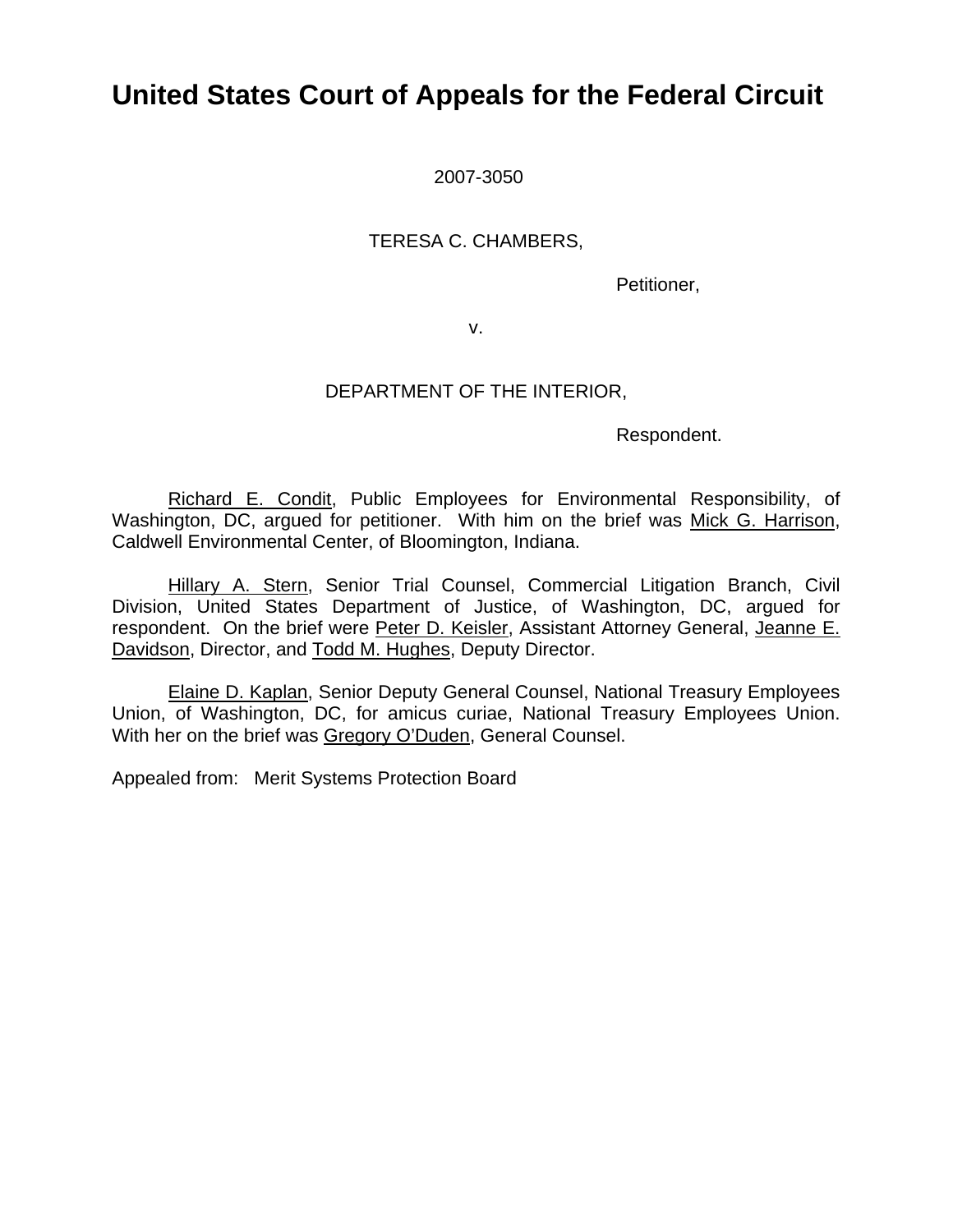# **United States Court of Appeals for the Federal Circuit**

2007-3050

TERESA C. CHAMBERS,

Petitioner,

v.

## DEPARTMENT OF THE INTERIOR,

Respondent.

Petition for review of the Merit Systems Protection Board in DC1221040616-W-1 and DC0752040642-I-1.

DECIDED: February 14, 2008

Before MAYER, DYK, and PROST, Circuit Judges.

 $\frac{1}{2}$  , and the set of the set of the set of the set of the set of the set of the set of the set of the set of the set of the set of the set of the set of the set of the set of the set of the set of the set of the set

 $\frac{1}{2}$  , and the set of the set of the set of the set of the set of the set of the set of the set of the set of the set of the set of the set of the set of the set of the set of the set of the set of the set of the set

Opinion for the court filed by Circuit Judge PROST. Opinion dissenting-in-part filed by Circuit Judge MAYER.

PROST, Circuit Judge.

Teresa Chambers petitions for review of an adverse decision of the Merit Systems Protection Board ("MSPB" or "Board"). Chambers v. Dep't of the Interior, DC1221040616-W-1, DC0752040642-I-1 (M.S.P.B. Sept. 21, 2006) ("Board Decision"). We find no error with the portion of Board's decision affirming the administrative judge's findings and conclusions on the charges of misconduct and the penalty imposed, and therefore we affirm-in-part. Because the Board, however, applied an incorrect standard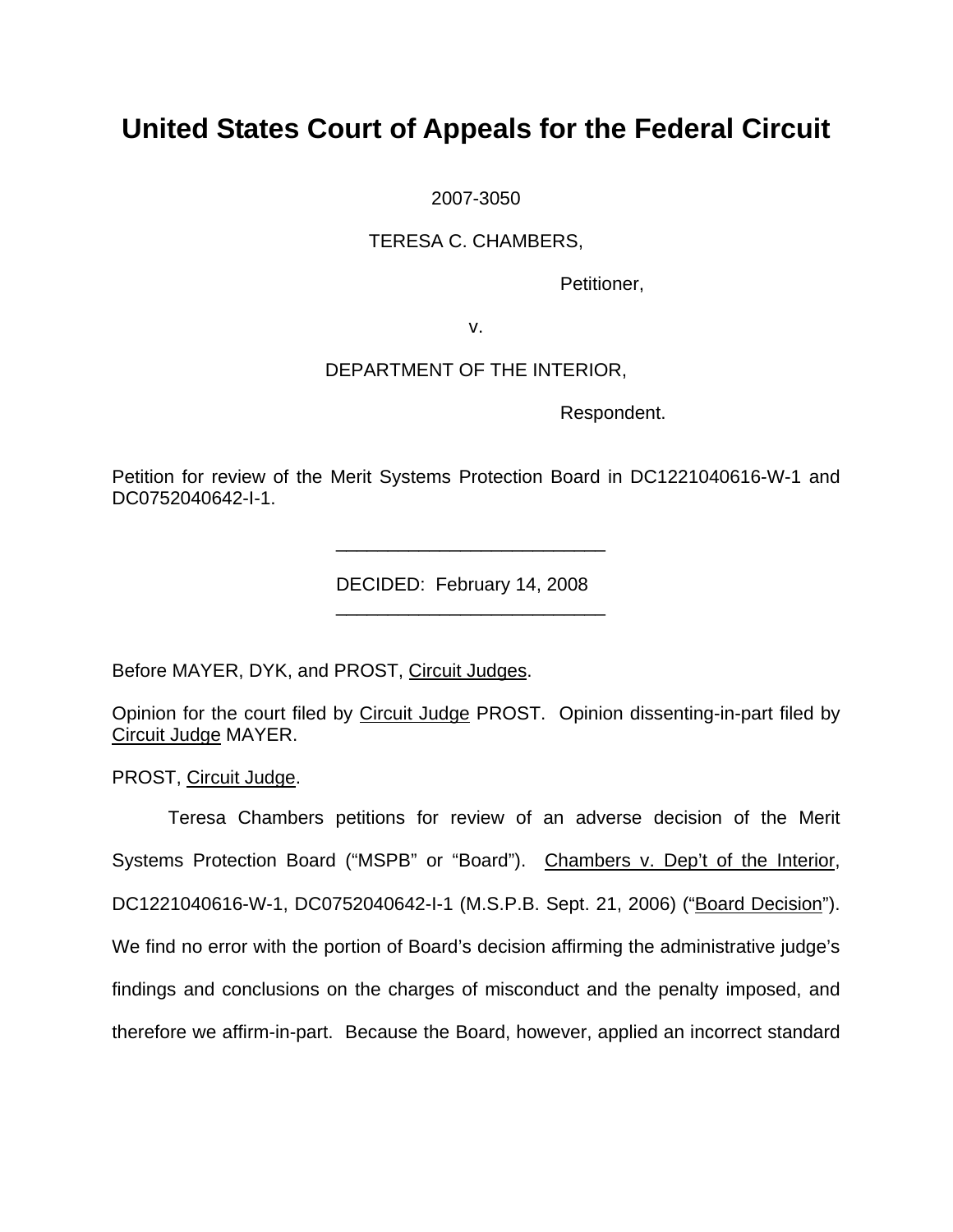to determine if Chambers made a protected disclosure under the Whistleblower Protection Act, we remand for reconsideration under the correct standard.

#### **BACKGROUND**

Chambers served as Chief of the United States Park Police, a component of the National Park Service ("NPS"), from February 10, 2002, until she was removed on July 9, 2004. The NPS acts as a sub-agency of the Department of the Interior ("DOI" or "the agency"). In 2003, the Office of Management and Budget ("OMB") decided not to seek increases in the Park Police budget. Dissatisfied with that decision, Chambers spoke with a reporter from The Washington Post and also with a United States House of Representatives ("House") Interior Appropriations Subcommittee staffer about the budget and its implications for the Park Police. The newspaper then published an article attributing several statements regarding the budget to Chambers, prompting Chambers's supervisor, Donald Murphy, to first restrict Chambers from further communication with the press and then to place her on administrative leave pending review.

On December 17, 2003, Murphy proposed to remove Chambers from service based on six charges of misconduct. Chambers, in response, filed a complaint with the Office of Special Counsel ("OSC"), claiming reprisal for a protected disclosure, and also appealed the proposed removal and her administrative leave. After the deciding official sustained all six charges of misconduct and effectuated the removal, Chambers's filed another appeal with the Board.

On appeal, the administrative judge sustained four of the original six charges: Charge 2—making public remarks regarding security on the federal mall, in parks, and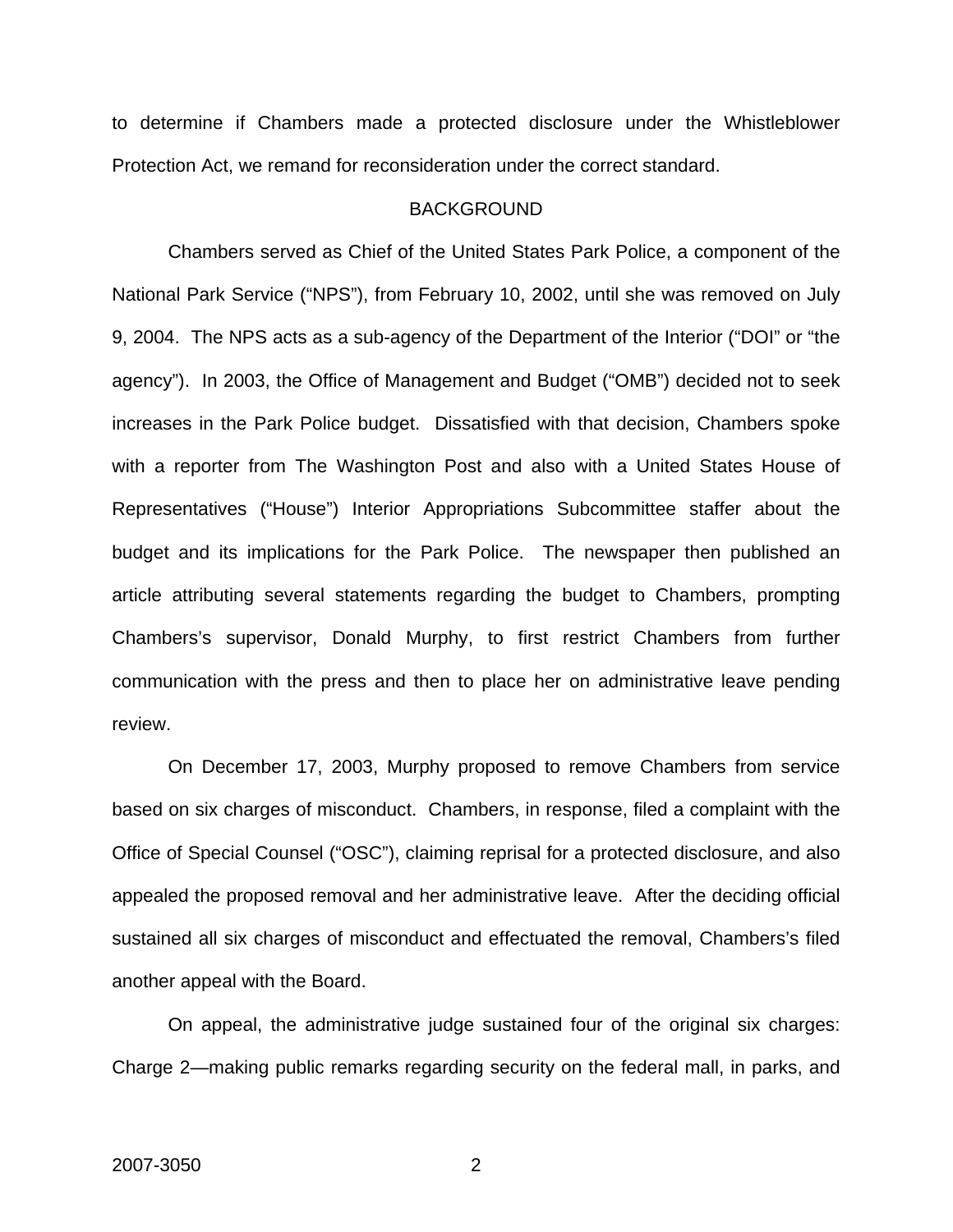on the parkways in the Washington, D.C., metropolitan area; Charge 3—improperly disclosing budget deliberations to a Washington Post reporter; Charge 5—three specifications of failing to carry out a supervisor's instructions; and Charge 6—failing to follow the chain of command. The administrative judge also found Chambers had not made a protected disclosure, and that the agency proved it would have taken the same action in absence of the alleged whistleblowing activity. The administrative judge then rejected Chambers's other defenses including reprisal for filing a grievance, violation of First Amendment rights, and violations of due process. Finally, notwithstanding that she sustained only four of the six charges of misconduct, the administrative judge found the agency would have imposed the same penalty of removal.

Over a dissent by one Board member, the Board affirmed the administrative judge's decision.<sup>[1](#page-3-0)</sup> First, it affirmed the sustained charges, deferring to the administrative judge's credibility determinations. Board Decision, slip op. at 7. Next, it addressed Chambers's whistleblowing defense. The Board agreed with the administrative judge that Chambers did not make a protected disclosure and specifically addressed four disclosures: (1) a November 3, 2003 conversation with the House staffer, (2) a November 20, 2003 interview with the Washington Post reporter, (3) a December 2, 2003 letter to the Director of the NPS, and (4) a December 2, 2003 email to the House staffer. Id., slip op. at 8–18.

<span id="page-3-0"></span> <sup>1</sup>  $1$  Dissenting Board Member Sapin would not have sustained the charges of misconduct, would not have affirmed the administrative judge's conclusion that the agency would have taken the same action in the absence of a protected disclosure, and would have concluded that Chambers did make protected disclosures.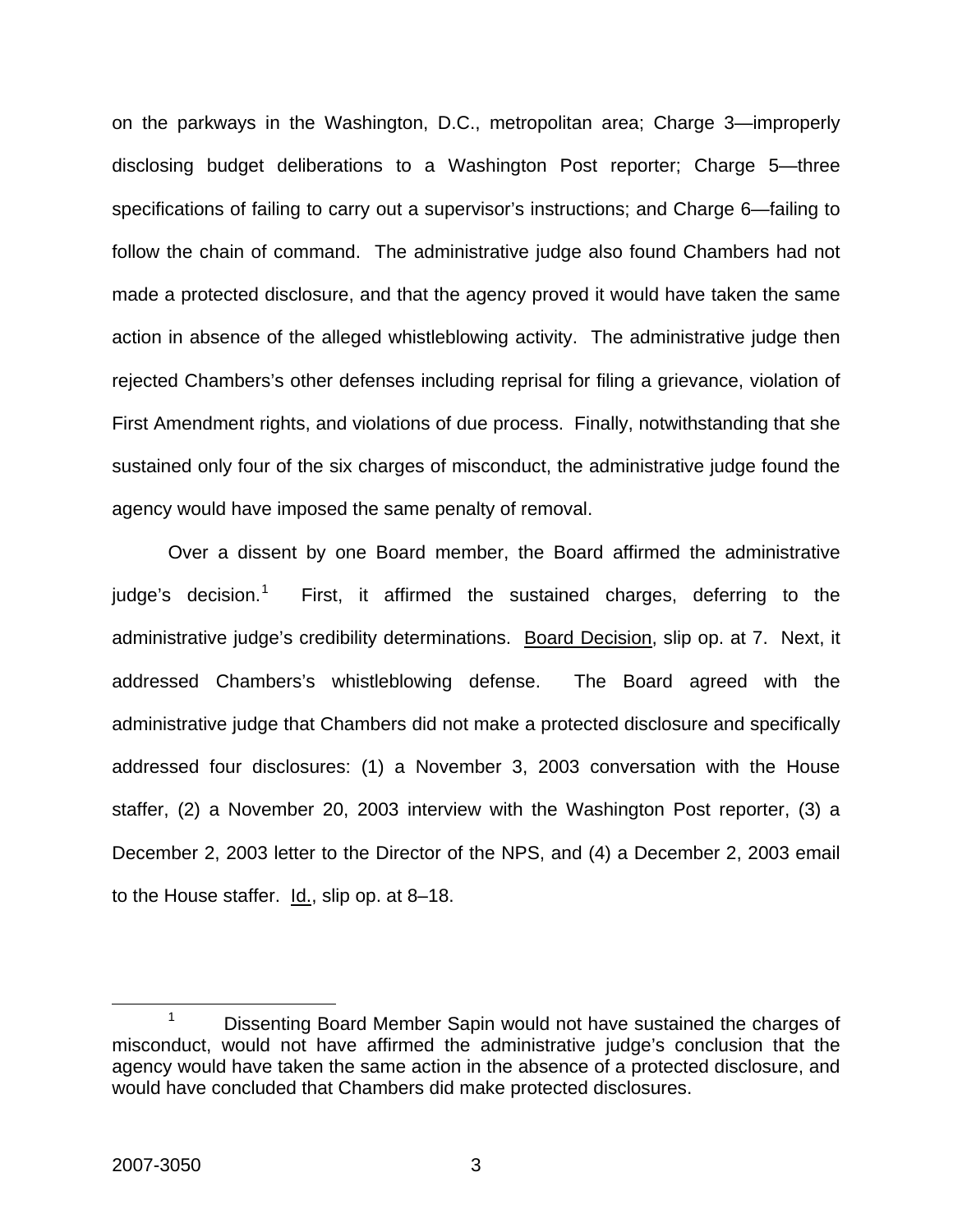As to the conversation Chambers had with Ms. Weatherly, the House staffer, the Board concluded that Chambers had not revealed any information to Ms. Weatherly by raising objections regarding NPS payment for a study requested by the House to evaluate the NPS's compliance with National Academy of Public Administration ("NAPA") recommendations.  $Id_{-1}$ , slip op. at 9. The Board looked to its standard that a gross waste of funds requires "more than debatable expenditure that is significantly out of proportion to the benefit reasonably expected to accrue to the government." Van Ee v. EPA, 64 M.S.P.R. 693, 698 (1994) (quoting Nafus v. Dep't of the Army, 57 M.S.P.R. 386, 393 (1993)). In light of the assessed importance of the report to the House appropriators, the Board concluded that it could not constitute a gross waste of funds. Board Decision, slip op. at 9.

Next, considering Chambers's interview with the Washington Post reporter, which led to an article published on December 2, 2003, the Board concluded that Chambers raised a "policy disagreement over which reasonable minds might differ," and therefore did not make a protected disclosure.  $Id.$ , slip op. at 13. In so concluding, the Board stated that a "policy disagreement can serve as the basis for a protected disclosure only if the legitimacy of a particular policy choice 'is not debatable among reasonable people.'" Id. (quoting White v. Dep't of the Air Force, 391 F.3d 1377, 1382 (Fed. Cir. 2004). It applied that standard to Chambers's interview with the reporter, which Chambers alleged demonstrated her disclosure of a substantial and specific danger to public health or safety, of gross mismanagement, of an abuse of authority, or of a gross waste of funds. The Board found no disclosure of a substantial and specific danger to public health or safety because evidence instead revealed disclosure of a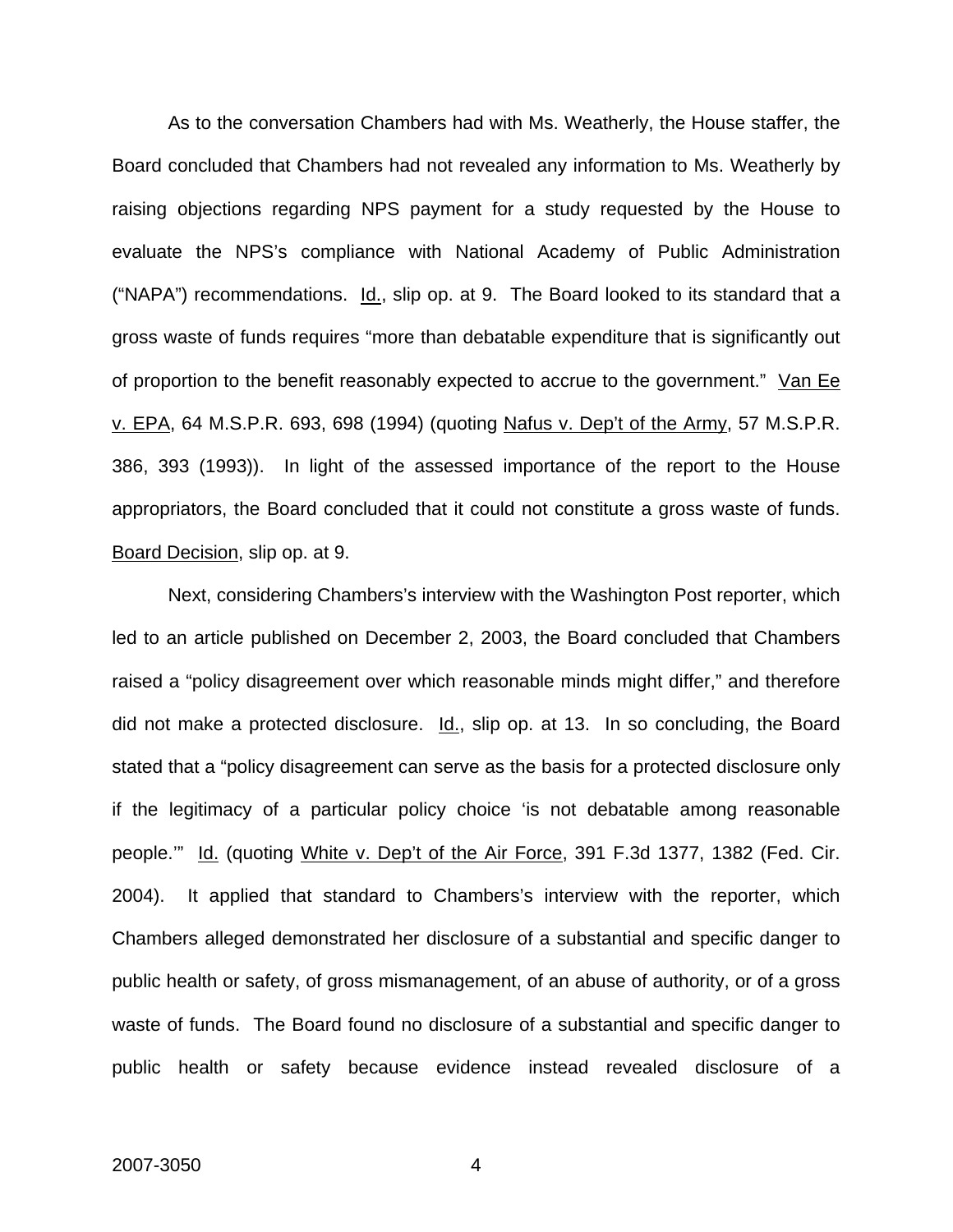"disagreement with considered judgments reached by policymakers after extensive study and discussion." Board Decision, slip op. at 14. Further, the Board concluded that Chambers did not disclose gross mismanagement, an abuse of authority, or a gross waste of funds, because she only challenged decisions about the Park Police's role and sufficiency of funding. Id., slip op. at 15–16.

The Board then considered Chambers's letter to the director of the National Park Service, Ms. Mainella. In the letter, Chambers complained to Mainella that Chambers's supervisor, Mr. Murphy, had "slandered" her and had disclosed a letter of reprimand that he had promised to keep confidential. Id., slip op. at 16. The Board did not find an abuse of authority in either of the alleged wrongdoings. Id., slip op. at 16–17.

Finally, the Board turned to an email Chambers sent to House staffer Weatherly the same day the Washington Post published its article about the Park Police. Because the email contained the same statements made to the reporter, the Board reached the same conclusion that the disclosure did not amount to a protected disclosure. Id., slip op. at 17–18.

The Board further considered Chambers's other arguments and concluded that she had failed to make a First Amendment defense and that the administrative judge correctly concluded that the penalty of removal was reasonable. Id., slip op. at 18–22. Chambers timely appealed to this court.

#### **DISCUSSION**

We have jurisdiction over petitions for review of MSPB decisions under 28 U.S.C. § 1295(a)(9), pursuant to the procedures in 5 U.S.C. § 7703. We must set aside agency actions, findings, or conclusions we find "(1) arbitrary, capricious, an abuse of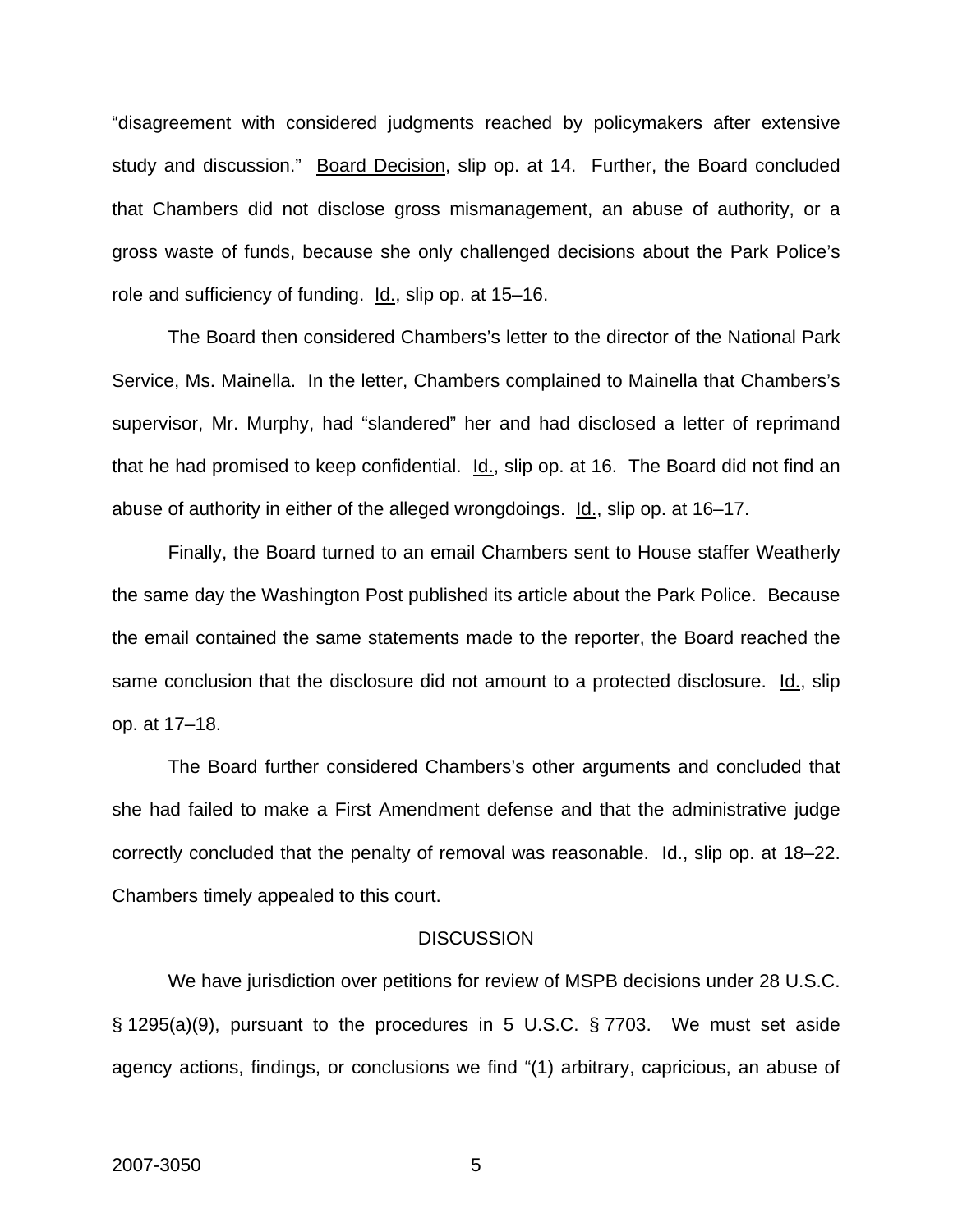discretion, or otherwise not in accordance with law; (2) obtained without procedures required by law, rule, or regulation having been followed; or (3) unsupported by substantial evidence . . . ." 5 U.S.C. § 7703(c).

On appeal, Chambers argues that the Board erred by denying her claim that, by removing her from service, the agency acted in retaliation for a protected disclosure by Chambers. Specifically, she alleges that a number of her actions constitute disclosure of substantial and specific dangers to public safety under the Whistleblower Protection Act, 5 U.S.C. § 2302(b)(8) ("WPA"). Further, the National Treasury Employees Union, as amicus curiae, argues that the Board applied an incorrect and overly narrow standard for what constitutes a protected disclosure of a risk to public health or safety.

Chambers also contests the Board's decision to sustain charges 2, 3, 5, and 6. According to her, the agency presented insufficient evidence to sustain the charges, particularly where Chambers did not violate an existing policy. She further alleges procedural errors by the agency and the administrative judge, including allowing ex parte communications prior to her removal, concealment of the agency's findings, and erroneous evidentiary rulings by the administrative judge. Finally, Chambers argues that the Board and administrative judge erred in concluding that removal was a proper penalty.

I

To prevail on a claim under the WPA, an employee must show that she disclosed information she reasonably believed "evidences (i) a violation of law, rule, or regulation, or (ii) gross mismanagement, a gross waste of funds, an abuse of authority, or a substantial and specific danger to public health or safety." 5 U.S.C. § 2302(b)(8)(A);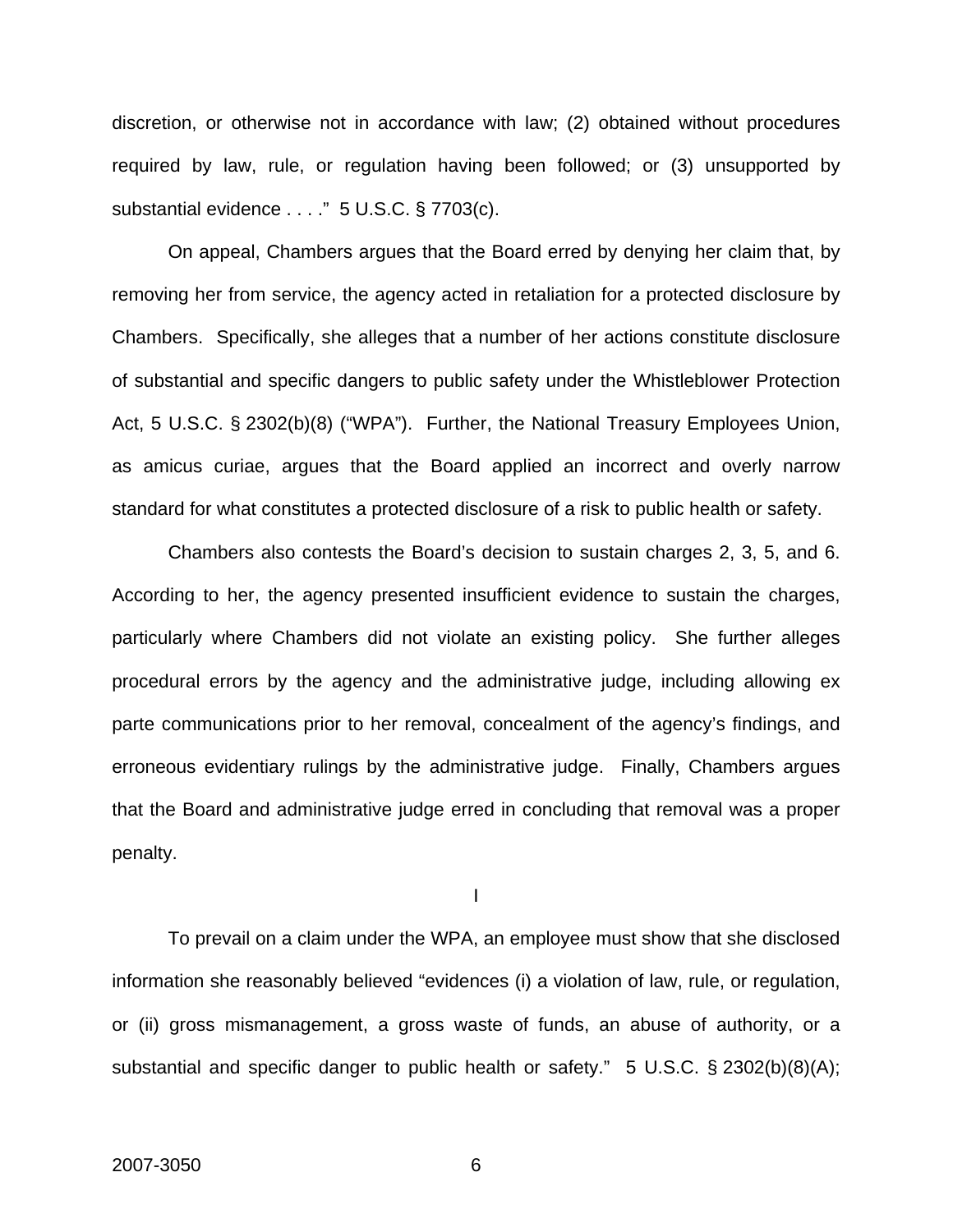see Reid v. Merit Sys. Prot. Bd., 508 F.3d 674, 678 (Fed. Cir. 2007) (concluding that, to make a protected disclosure, a whistleblower need only disclose what he reasonably believes is an imminent—not actual—violation of law, rule, or regulation).

With respect to the denial of her claims under the WPA, Chambers only challenges the Board's conclusion regarding her alleged disclosure of a danger to public safety. Specifically, she and the amicus point to the disclosures to the Washington Post reporter and the House staffer. According to Chambers, she disclosed information she reasonably believed identified substantial and specific dangers to public safety, and the agency removed her in response. She argues that the Board applied an erroneous standard when reviewing the administrative judge's decision, and therefore reached the wrong conclusion with respect to her disclosures.

We agree with Chambers and the amicus that the Board applied an incorrect standard when evaluating her WPA claim relating to disclosure of a risk to public safety. In our view, the Board improperly blended the concepts of gross mismanagement and risk to public safety.

The Board considered Chambers's disclosures under the standard from White, 391 F.3d at 1382. Board Decision, slip op. at 12–14. Where the Board considered whether Chambers's disclosures evidenced gross mismanagement, White does provide the applicable standard. As discussed in White, a lawful but problematic policy constitutes gross mismanagement when reasonable people could not debate the error in the policy. 391 F.3d at 1382. But White concerned only gross mismanagement, not a danger to public health or safety. Id. at 1381.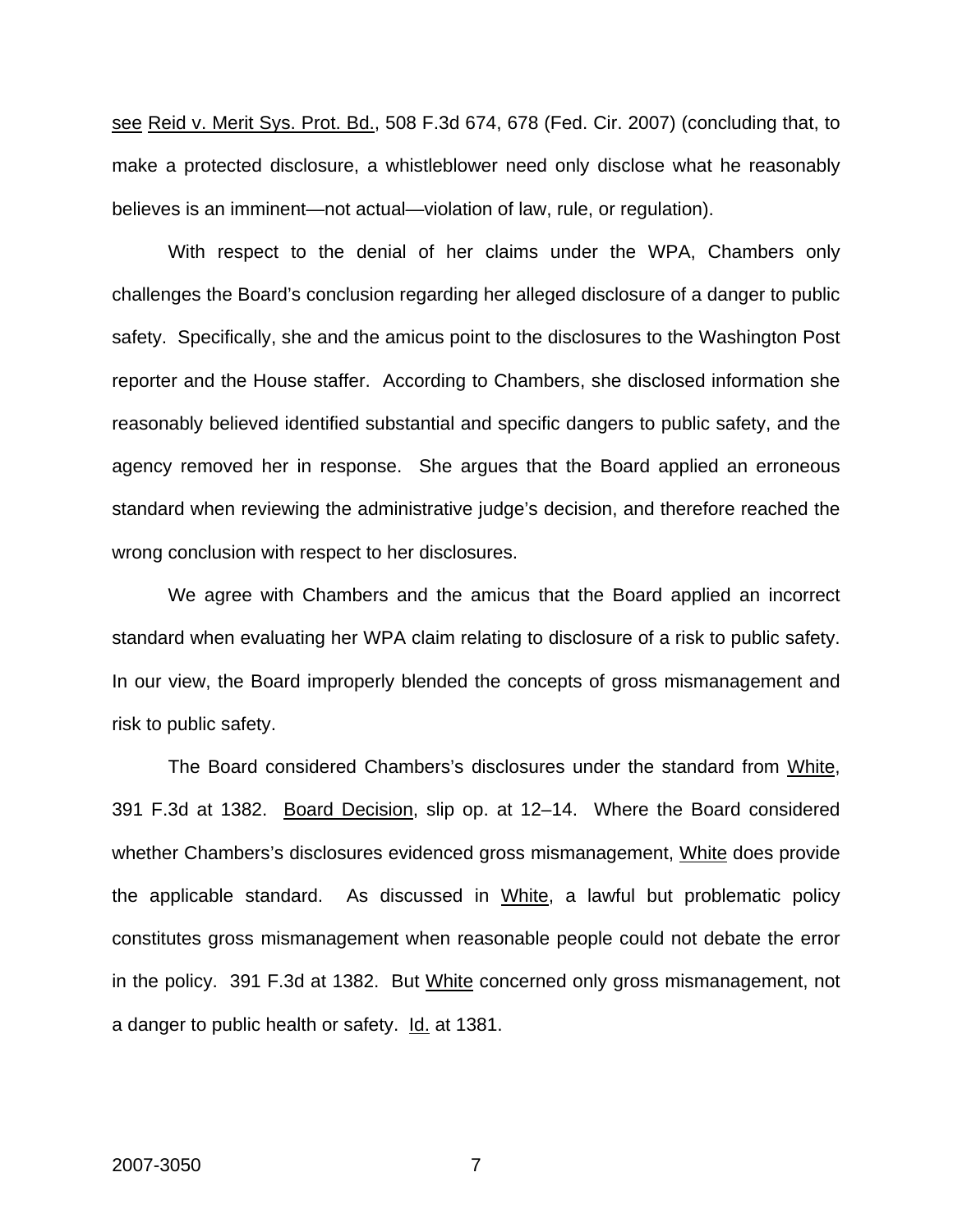The Board failed to distinguish disclosures of a danger to public health or safety from allegations of gross mismanagement. In particular, it applied the White standard to "a statement that a particular policy choice raises risks to the citizenry." Board Decision, slip op. at 13. While Chambers certainly expressed a disagreement with a policy decision, she also potentially disclosed a danger to public safety that may have resulted from that decision. The Board classified "[t]he personal opinions that [Chambers] shared with the newspaper reporter and congressional staffer regarding the funding level and priorities consciously set by policymakers for her agency," as different from disclosures of a danger to public safety, id., slip op. at 15; but Chambers's opinions about the consequences of the policy decisions could have disclosed a danger to public safety. The Board should have considered those aspects of Chambers's disclosures directed to public safety and determined if she disclosed information she reasonably believed evidenced a substantial and specific danger to public safety.

The nature of Chambers's disclosure reveals the difficulty encountered by the Board. Law enforcement activities generally serve to increase public safety. The budget provided for law enforcement, however, limits the extent of protection. Allocating the budget to different aspects of law enforcement necessarily balances the risks and benefits affected; this balancing represents a quintessential management decision. Any such policy decision related to the allocation or distribution of law enforcement funding, therefore, could potentially be said to create a risk to public safety. See id., slip op. at 1, (Sapin, dissenting). Perhaps the Board's implicit recognition of this overlap led it to consider Chambers's disclosures exclusively as a dispute over policy rather than revealing a danger to public safety. Id., slip op. at 12–14.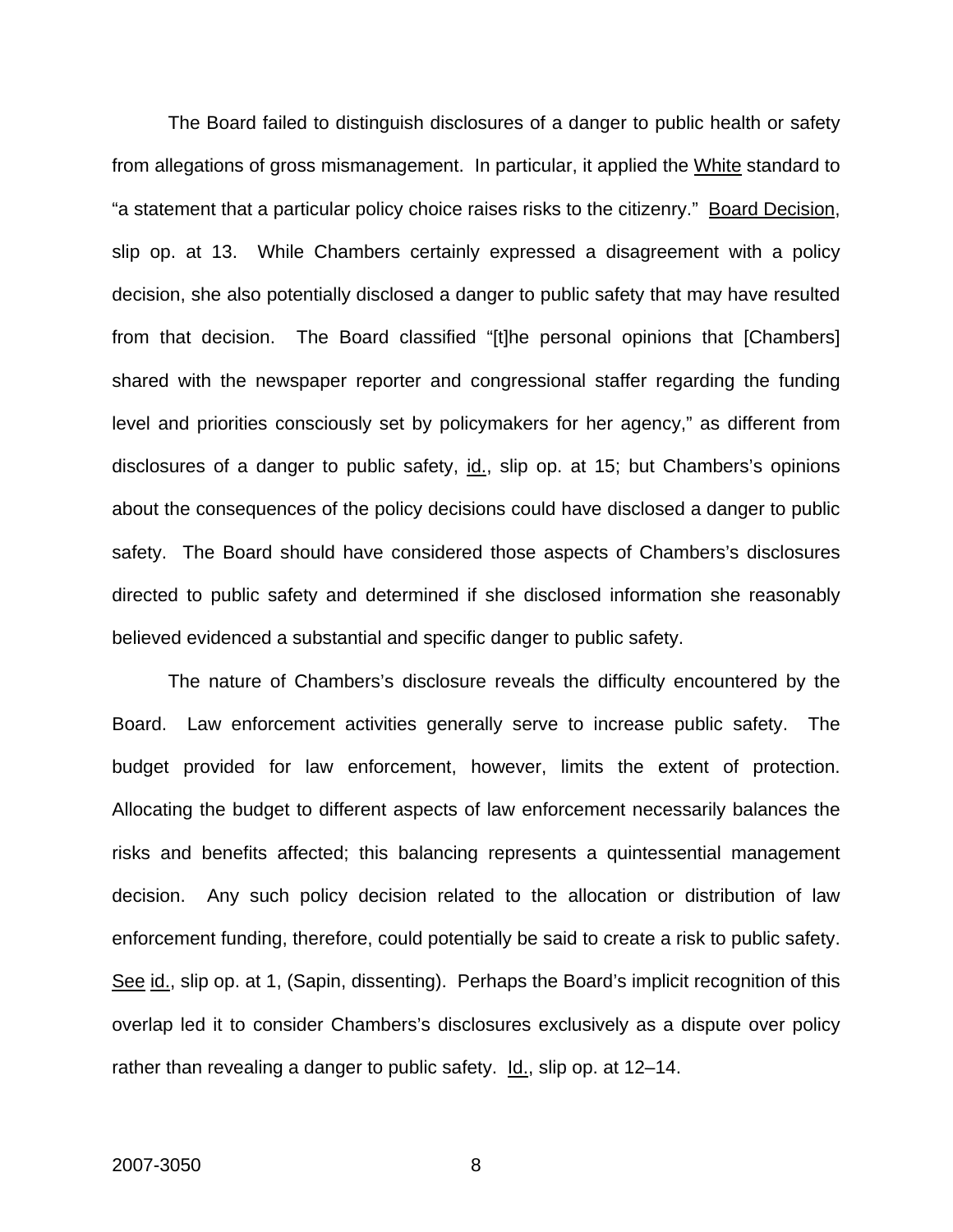The WPA, however, addresses disclosure of dangers to public health or safety separately from gross mismanagement. That under certain circumstances those concepts might overlap in the context of law enforcement does not change the fact that the statute creates two distinct standards. In other words, Congress did not intend, in our view, to categorically classify any danger arising from law enforcement solely as a policy issue, to which the standard for gross mismanagement would apply.

Certain parameters help define disclosure of a danger to public health or safety. The often-quoted legislative history, a Senate Report from the Committee on Governmental Affairs, provides examples of which disclosures fall within the statute:

[G]eneral criticism by an employee of the Environmental Protection Agency that the Agency is not doing enough to protect the environment would not be protected under this subsection. However, an allegation by a Nuclear Regulatory Commission engineer that the cooling system of a nuclear reactor is inadequate would fall within the whistle blower protections.

S. Rep. No. 95-969, at 21 (1978). The Board has interpreted that statement, stating that "revelation of a negligible, remote, or ill-defined peril that does not involve any particular person, place, or thing, is not protected." Sazinski v. Dep't of Housing & Urban Dev., 73 M.S.P.R. 682, 686 (1997). Our court has held that the disclosure of a danger only potentially arising in the future is not a protected disclosure. Herman v. Dep't of Justice, 193 F.3d 1375, 1379 (Fed. Cir. 1999). Rather, the danger must be substantial and specific. Id.

A variety of factors guide the application of the statutory language, helping determine when a disclosed danger is sufficiently substantial and specific to warrant protection under the WPA. One such factor is the likelihood of harm resulting from the danger. If the disclosed danger could only result in harm under speculative or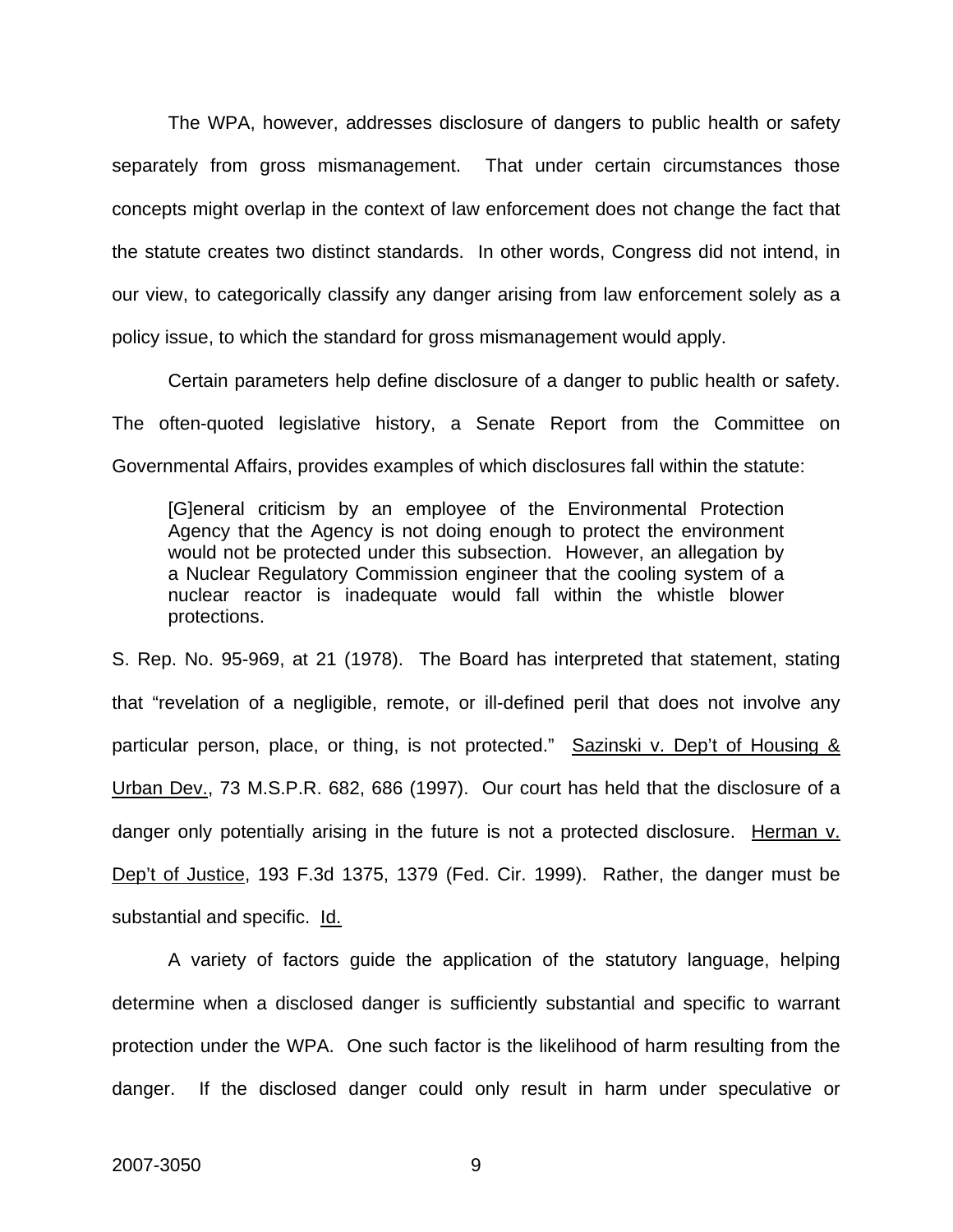improbable conditions, the disclosure should not enjoy protection. Another important factor is when the alleged harm may occur. A harm likely to occur in the immediate or near future should identify a protected disclosure much more than a harm likely to manifest only in the distant future. Both of these factors affect the specificity of the alleged danger, while the nature of the harm—the potential consequences—affects the substantiality of the danger.

As noted, while the Board concluded that Chambers did not disclose a substantial and specific danger to public health or safety, it did so after analyzing her claims under an incorrect standard—the test applicable to disclosures of gross mismanagement. Board Decision, slip op. at 13–14. Because the Board is best suited to analyze Chambers's disclosures in the first instance under the correct standard, we vacate and remand. See Hydril Co. LP v. Grant Prideco LP, 474 F.3d 1344, 1351 (Fed. Cir. 2007); Medrad, Inc. v. Tyco Healthcare Group LP, 466 F.3d 1047, 1053 (Fed. Cir. 2006).

II

Chambers also challenges the Board's decision affirming the administrative judge's findings and conclusions, which sustained four of the agency's charges of misconduct. Specifically, Chambers alleges that certain charges against her—making public remarks regarding security, failing to follow the chain-of-command, and disclosing budget deliberations—were based on activity the agency did not explicitly prohibit, and therefore cannot support a charge of misconduct. The agency responds that no formal rules are required, but rather that the agency must only demonstrate a nexus to "efficiency of the service."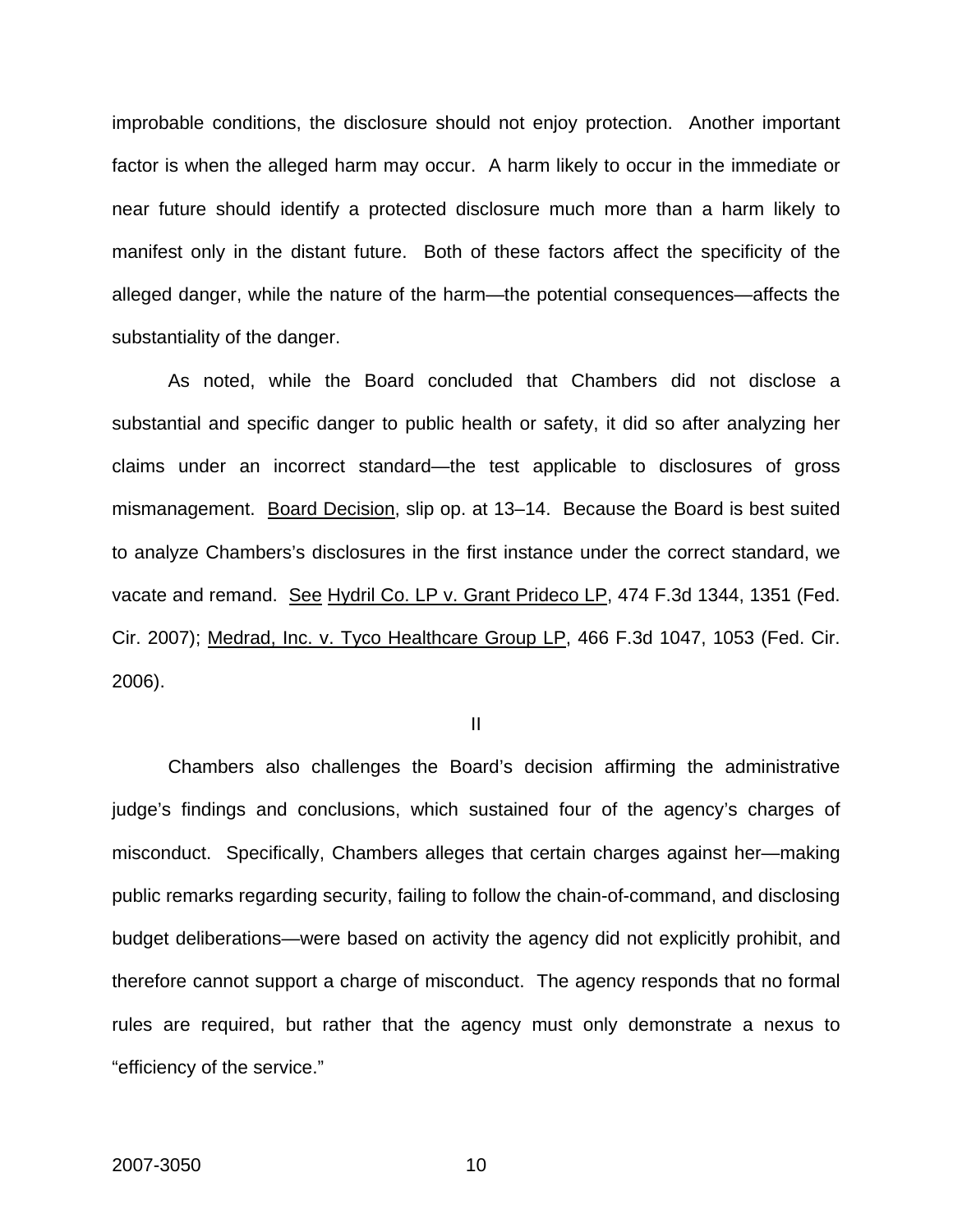The cases Chambers looks to for support, Ahles v. Department of Justice, 768 F.2d 327 (Fed. Cir. 1985), and Wise v. United States, 603 F.2d 182 (Ct. Cl. 1979), involved misconduct charges of intentional fraud. By contrast, the agency here charged Chambers with revealing sensitive information or otherwise violating norms of conduct, charges that do not require the government to show bad intent. The government must demonstrate only that Chambers violated norms of conduct for her position, such that the agency's action promotes the efficiency of the service. Levick v. Dep't of the Treasury, 75 M.S.P.R. 84, 90 (1997) (quoting Fontes v. Dep't of Transp., 51 M.S.P.R. 655, 663 (1991)).

The administrative judge determined that Chambers did reveal information about security and either did understand or should have understood it to be sensitive, in part because it was labeled "law enforcement sensitive." Further, the administrative judge found that Chambers improperly disclosed budget information even though she knew the agency prohibited her from doing so. Specifically, the administrative judge rejected Chambers's testimony, and relied on that of her supervisor and other agency officials.

The agency also charged Chambers with failure to carry out her supervisor's instructions for (1) failing to detail Pamela Blyth, (2) failing to require two of her deputy chiefs to take medical examinations, and (3) failing to cooperate with the Department of Interior's Solicitor's office. The administrative judge sustained all of the specifications.

The Board affirmed all of the administrative judge's findings and conclusions, relying on undisputed facts and the administrative judge's credibility determinations. Board Decision, slip op. at 7. We find no error in the Board's conclusion. Indeed, credibility determinations are "virtually unreviewable" at this level. Hambsch v. Dep't of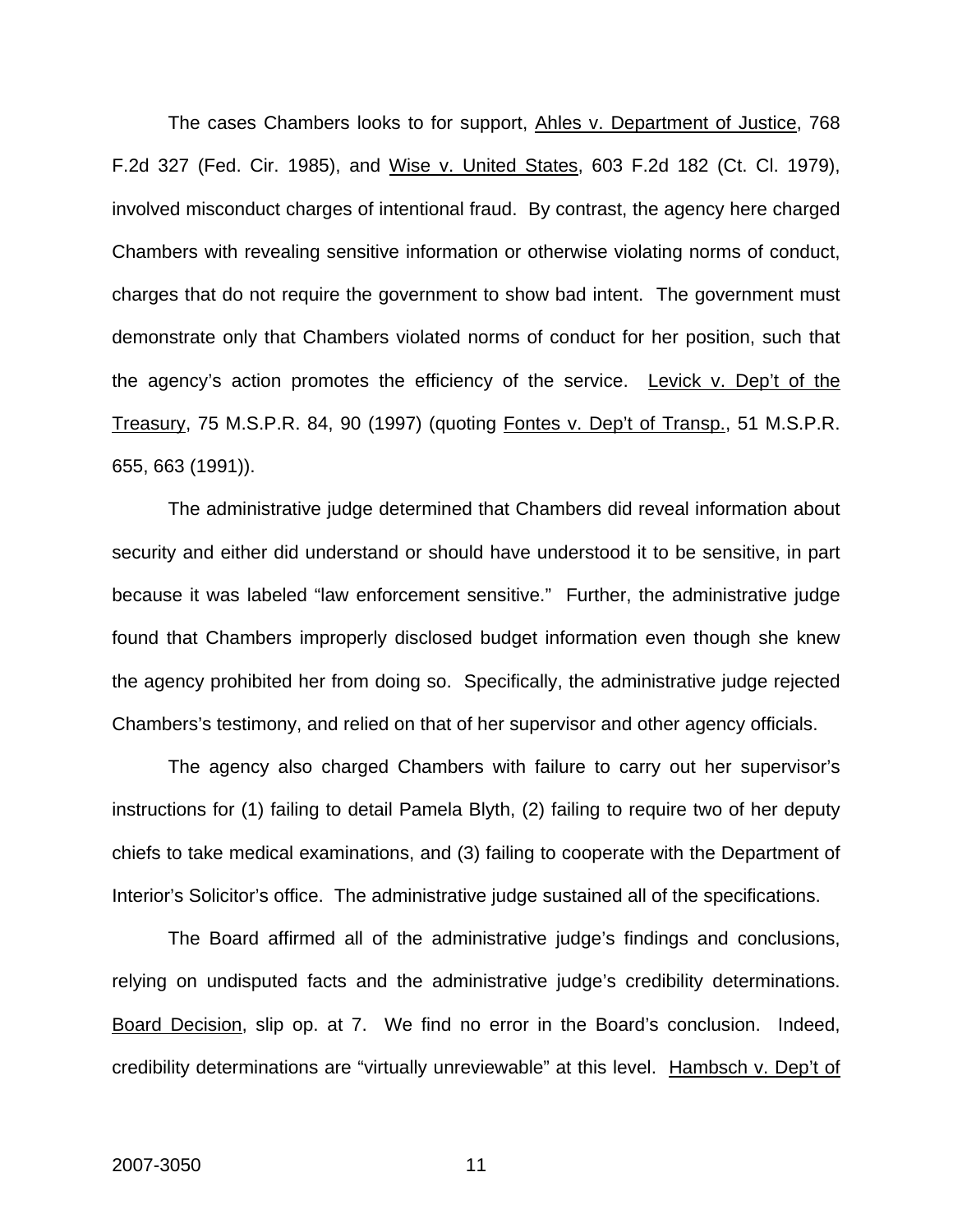the Treasury, 796 F.2d 430, 436 (Fed. Cir. 1986). Because substantial evidence supports the administrative judge's and the Board's findings and conclusions, we affirm that aspect of the decision.

III

Before this court, Chambers also alleges that the Board erred by sustaining the charges despite substantial procedural defects by the agency; the Board did not discuss these alleged defects. Specifically, she raises interviews that the deciding official, Mr. Hoffman, conducted with five other agency employees. The administrative judge found that Hoffman obtained no new and material information via the interviews or any other ex parte contact.

As this court stated in Stone v. FDIC, considerations when analyzing whether an ex parte contact constitutes a due process violation include:

whether the ex parte communication merely introduces "cumulative" information or new information; whether the employee knew of the error and had a chance to respond to it; and whether the ex parte communications were of the type likely to result in undue pressure upon the deciding official to rule in a particular manner. Ultimately, the inquiry of the Board is whether the ex parte communication is so substantial and so likely to cause prejudice that no employee can fairly be required to be subjected to a deprivation of property under such circumstances.

179 F.3d 1368, 1377 (Fed. Cir. 1999).

 The administrative judge here explicitly considered the Stone factors in reaching her conclusion that the agency did not violate Chambers's due process rights. Although the interviews occurred without Chambers's presence and the agency did not provide her with transcripts until her appeal, the administrative judge found that the interviews did not develop new and material information, and that they did not exert any pressure on Mr. Hoffman to reach his conclusion. While Chambers argues before us that the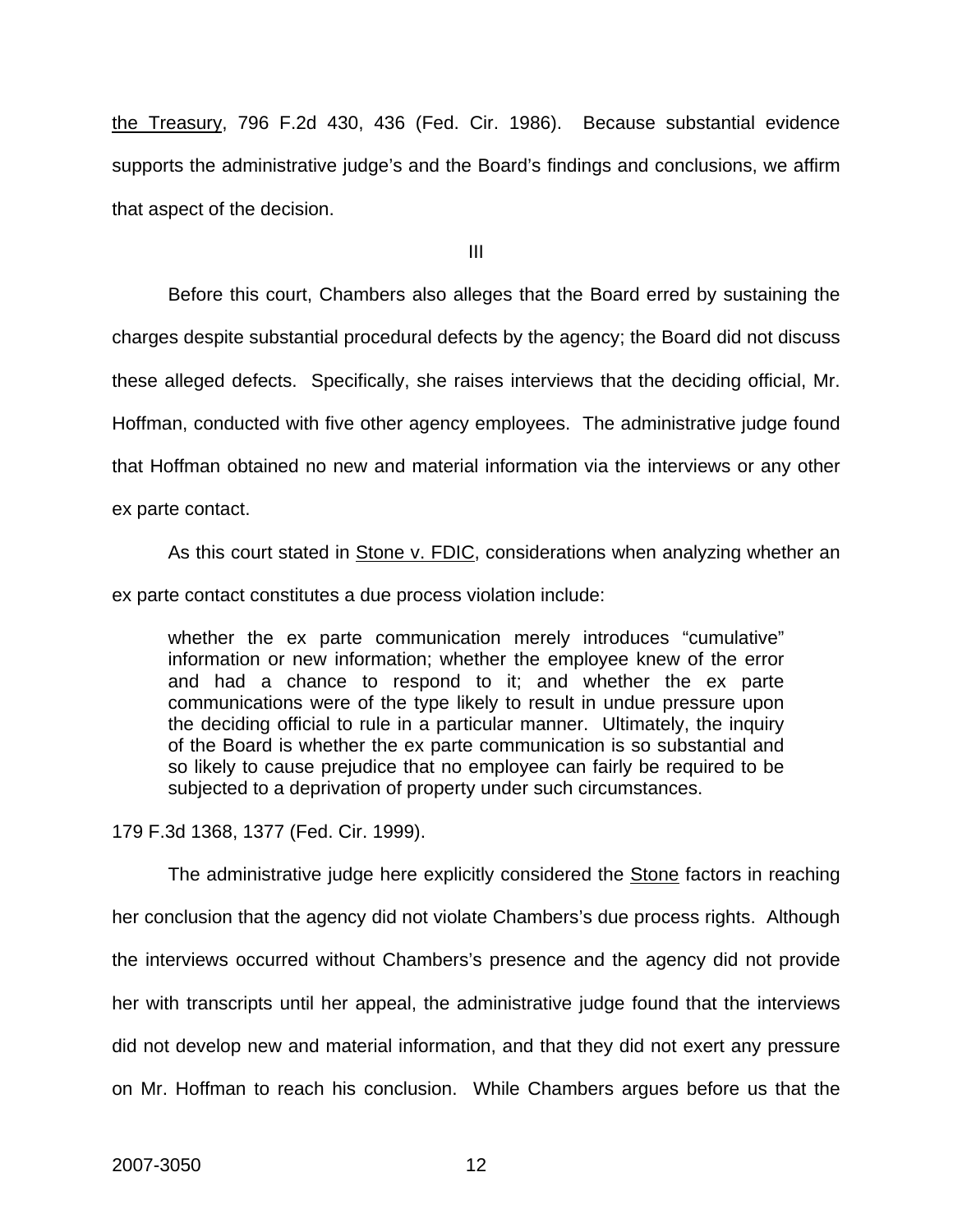administrative judge did not properly analyze the facts of her case, we find no problem in the administrative judge's analysis. She considered the correct standard of law and the alleged violations, and concluded the agency had not violated Chambers's due process rights.

Similarly, Chambers has not identified any consequence of the other asserted procedural errors to her case. We leave discovery and evidentiary issues to the "sound discretion of the board and its officials," and "will not overturn the board on such matters unless an abuse of discretion is clear and is harmful." Curtin v. Office of Pers. Mgmt., 846 F.2d 1373, 1378 (Fed. Cir. 1988). Accordingly, we affirm the Board's decision to the extent it rejected Chambers's claim of due process or other procedural violations.

IV

The Board concluded that, as the head of a law enforcement agency, Chambers held a large amount of trust; therefore, removal was a reasonable penalty in light of Chambers's repeated violation of that trust. We find no error in the Board's conclusion and therefore affirm that aspect of the Board's decision.

#### **CONCLUSION**

Because the Board applied an incorrect standard when evaluating Chambers's claim that the agency removed her in reprisal for a protected disclosure under the WPA, we vacate and remand for application of the correct standard, as explained above. As to all other aspects of the Board's decision, however, we affirm.

#### COSTS

No costs.

#### AFFIRMED-IN-PART, VACATED-IN-PART, AND REMANDED-IN-PART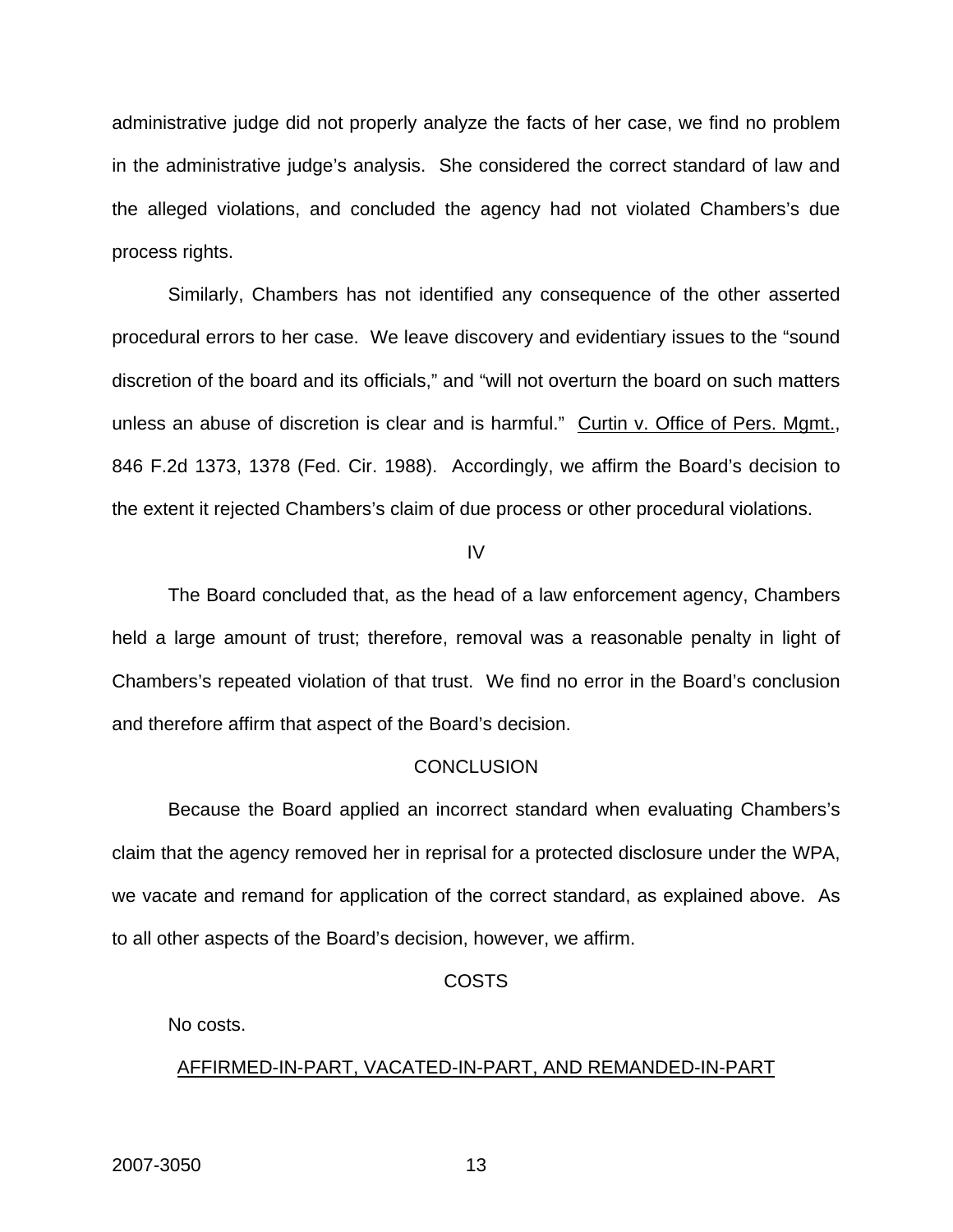## **UNITED STATES COURT OF APPEALS FOR THE FEDERAL CIRCUIT**

2007-3050

### TERESA C. CHAMBERS,

Petitioner,

v.

#### DEPARTMENT OF THE INTERIOR,

Respondent.

Petition for review of the Merit Systems Protection Board in DC1221040616-W-1 and DC0752040642-I-1.

MAYER, Circuit Judge, dissenting-in-part.

 I would affirm the decision sustaining Teresa Chambers' removal and denying her request for corrective action. Because the board adequately considered whether her disclosures to a newspaper reporter and congressional staffer reasonably evidenced "a substantial and specific danger to public health or safety", 5 U.S.C. § 2302(b)(8)(A) (2000), and concluded they did not, there is no reason to remand the case for reconsideration.

 The relevant questions are (1) whether Chambers believed her disclosures evidenced a substantial and specific danger to public health or safety, and (2) whether that belief was reasonable. To prevail on a Whistleblower Protection Act ("WPA") claim under any category of protected disclosures, an employee must meet the objective "reasonable belief" test: "could a disinterested observer with knowledge of the essential facts known to and readily ascertainable by the employee reasonably conclude that the actions of the government evidence gross mismanagement," a gross waste of funds, an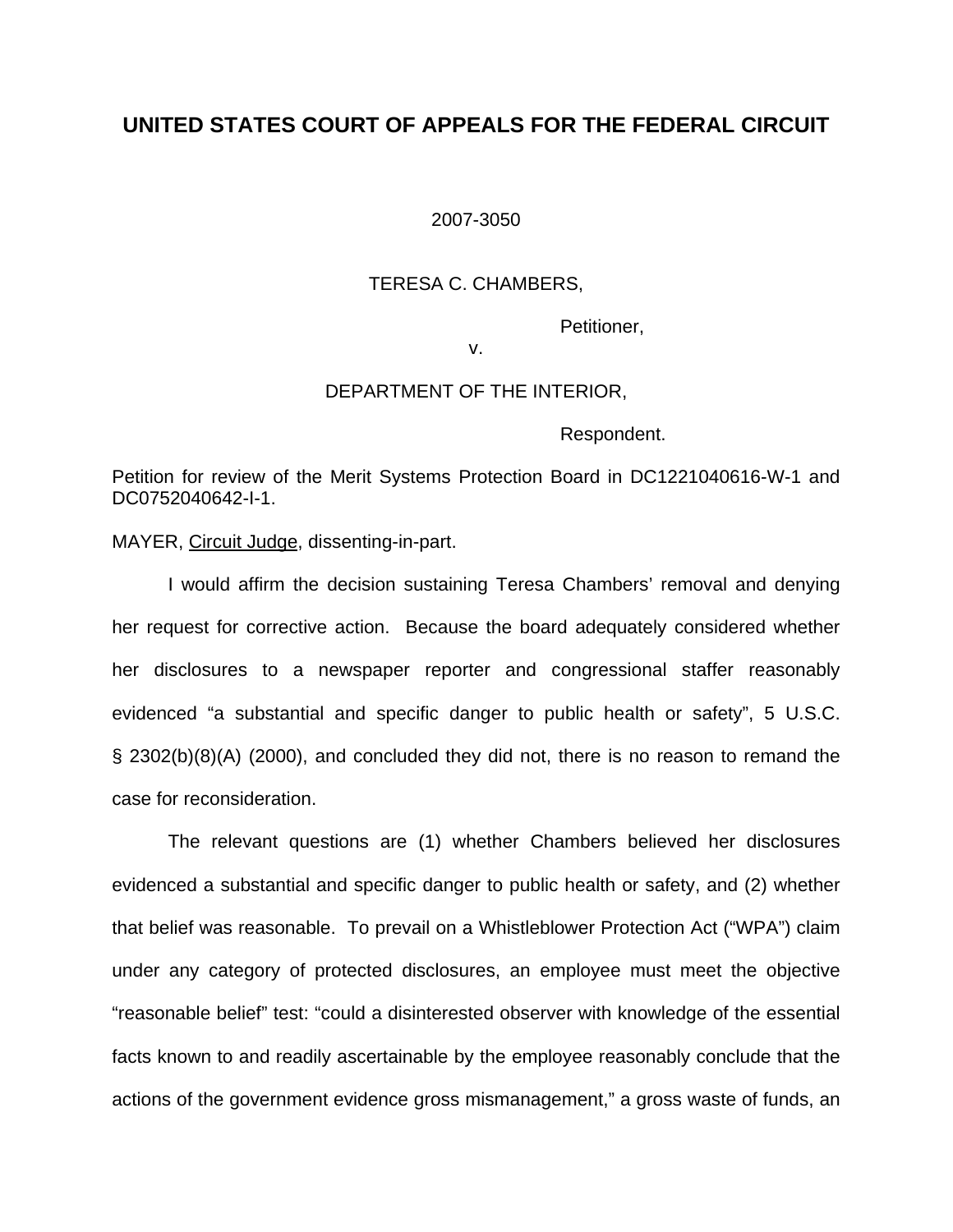abuse of authority, or a substantial and specific danger to public health or safety? See Lachance v. White, 174 F.3d 1378, 1381 (Fed. Cir. 1999) (discussing the reasonable belief standard in the context of a gross mismanagement claim). Whistleblower protection in the public health or safety category only attaches to disclosures where the perceived public danger could reasonably be seen by a disinterested observer as substantial and specific.

 To be sure, "gross mismanagement" and "substantial and specific danger to public health or safety" are discrete categories of protected disclosures under the WPA. And the board conflated them when it implied that disclosures of considered policy judgments are not protected under the public health or safety prong unless the legitimacy of the policy choice is "not debatable among reasonable people." White v. Dep't of the Air Force, 391 F.3d 1377, 1382 (Fed. Cir. 2004) (relating the standard for the gross mismanagement category of whistleblower protection). The public health or safety analysis focuses on whether the danger is objectively "specific" and "substantial," not whether it has been carefully studied and discussed by policymakers. If a legitimate policy decision nevertheless raises substantial and specific dangers to public health or safety, employees may disclose them without fear of reprisal.

If the board had not decided the central issue, it would have had no occasion to contrast and compare this case with Braga v. Department of the Army, 54 M.S.P.R. 392, 398 (1992), "where a clothing designer disclosed a substantial and specific danger to public health or safety when he reported that the real-world threat levels from antipersonnel mines greatly exceeded the threat levels he had been asked to design body armor systems to meet, and that soldiers relying on that armor for protection would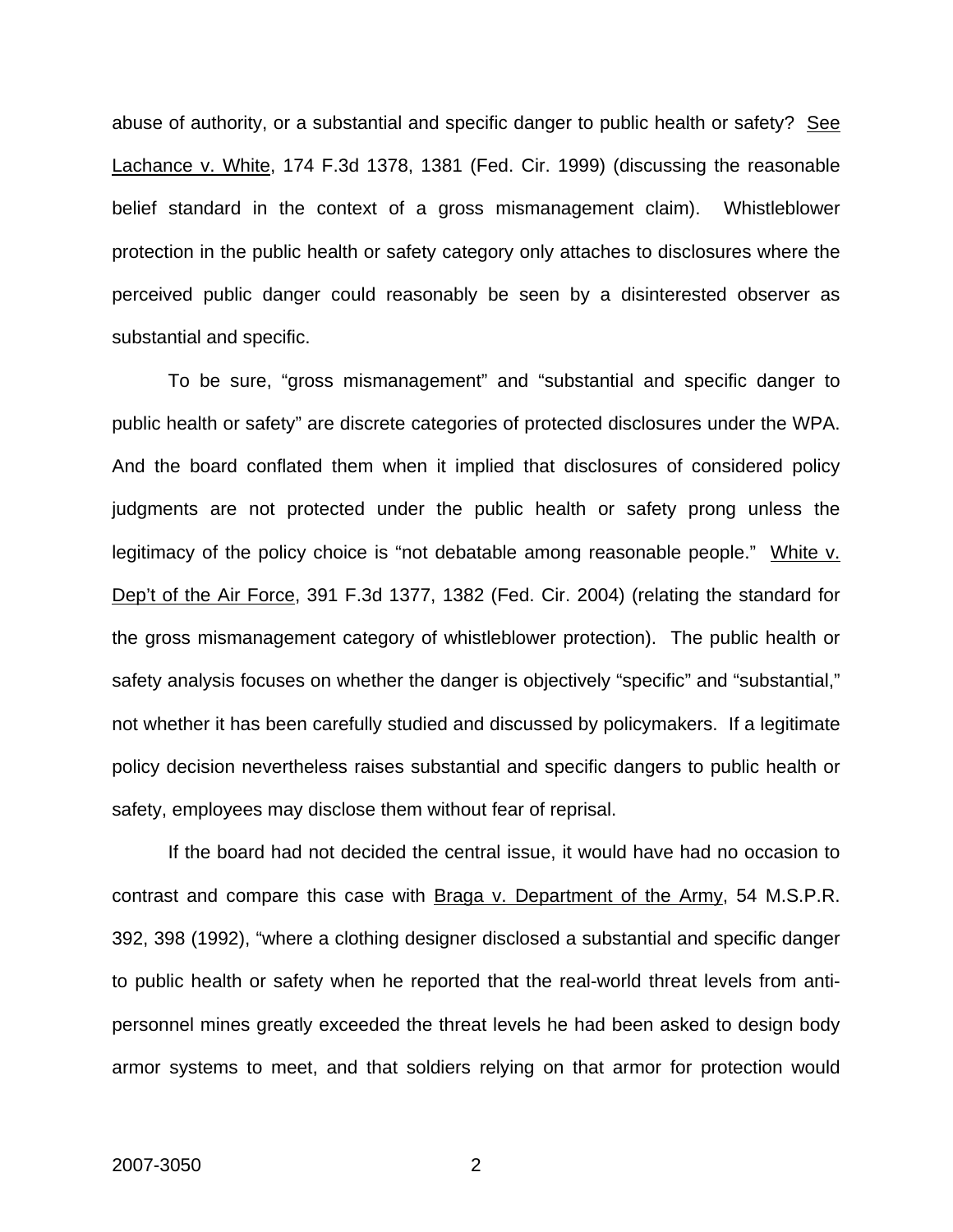therefore be in grave danger of being killed or maimed." Chambers v. Dep't of the Interior, DC1221040616-W-1, DC0752040642-I-1, slip op. at 8 (M.S.P.B. Sept. 21, 2006). Whereas in Braga, disclosures of "actual," "real-world," direct danger from land mines to workers clothed in insufficient body armor were substantial and specific, Chambers' disclosures of her speculative concerns for public safety from unnamed, unidentified, hypothetical criminal actors were patently unspecific. This lack of specificity was fatal to her whistleblower claim. As the majority points out: "Our court has held that the disclosure of a danger only potentially arising in the future is not a protected disclosure." Ante at 9 (citing Herman v. Dep't of Justice, 193 F.3d 1375, 1379 (Fed. Cir. 1999)).

This case does present an opportunity to clarify the meaning of "substantial and specific danger to public health or safety" under the WPA, but I see no reason to remand. By explicitly discussing the facts in Braga that constituted a substantial and specific danger to public health or safety, and concluding that Chambers did not disclose such a danger within the meaning of the WPA, the board properly analyzed the relevant issue and arrived at the correct conclusion.

I agree with Parts II, III, and IV. Therefore, it would seem that even if on remand the board found Chambers' public safety related disclosures to be protected, her removal would stand because the agency would have taken the same personnel action in the absence of the alleged whistleblowing activity due to her "repeated violation of . . . trust" as head of a law enforcement agency. This included "various instances of misconduct; her lack of remorse and poor potential for rehabilitation; her prior discipline for her own misuse of a government vehicle and condonation of such misuse by a